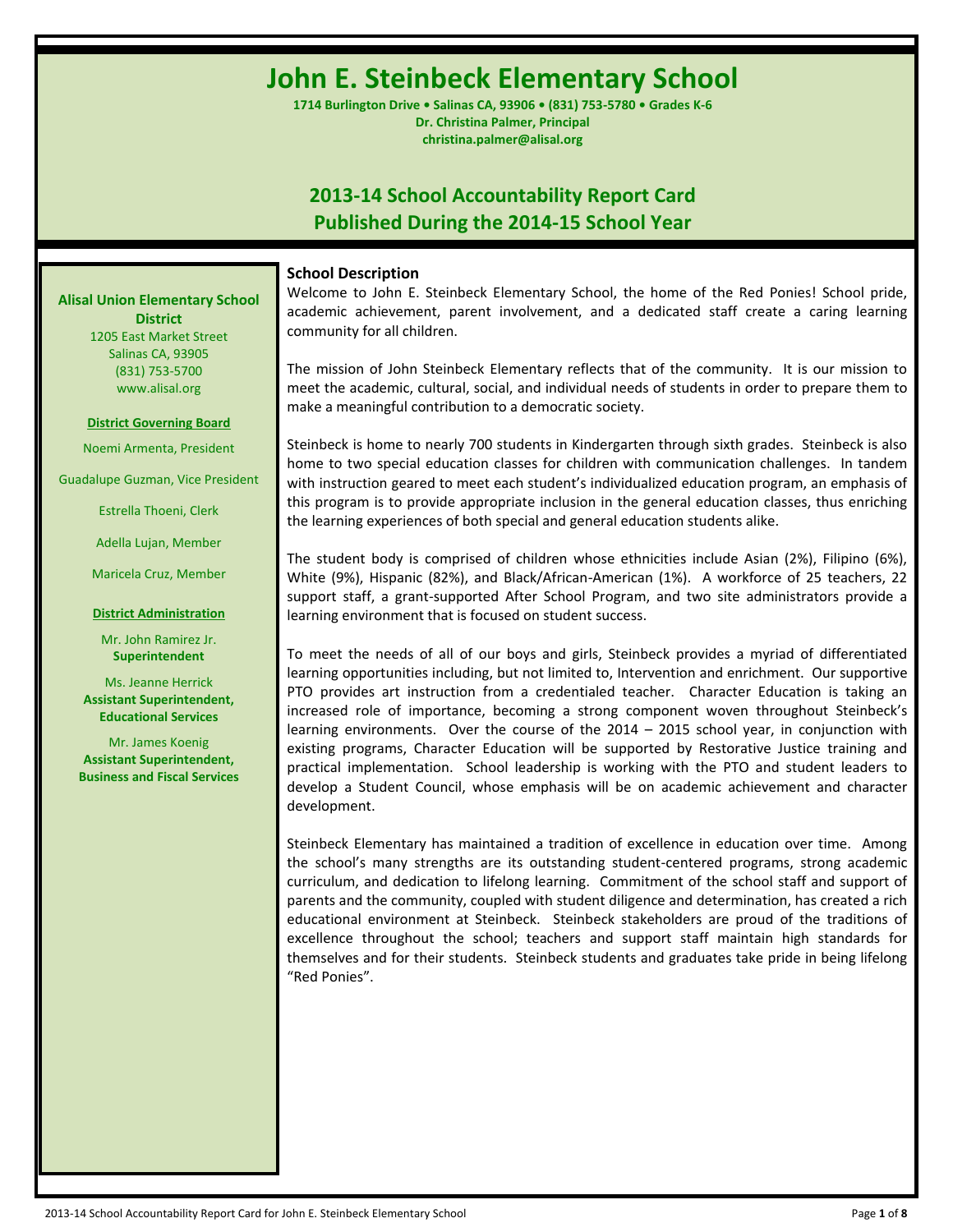# **About the SARC**

Every school in California is required by state law to publish a School Accountability Report Card (SARC), by February 1 of each year. The SARC contains information about the condition and performance of each California public school. Under the Local Control Funding Formula (LCFF) all local educational agencies (LEAs) are required to prepare a Local Control Accountability Plan (LCAP), which describes how they intend to meet annual school-specific goals for all pupils, with specific activities to address state and local priorities. Additionally, data reported in an LCAP is to be consistent with data reported in the SARC.

- For more information about SARC requirements, see the California Department of Education (CDE) SARC Web page at http://www.cde.ca.gov/ta/ac/sa/.
- View this SARC online at the school and/or LEA Web sites.
- For more information about the LCFF or LCAP, see the CDE LCFF Web page at http://www.cde.ca.gov/fg/aa/lc/.
- For additional information about the school, parents and community members should contact the school at (831) 753-5780.

| 2013-14 Student Enrollment by Grade Level |                           |  |  |  |  |
|-------------------------------------------|---------------------------|--|--|--|--|
| <b>Grade Level</b>                        | <b>Number of Students</b> |  |  |  |  |
| Kinder.                                   | 100                       |  |  |  |  |
| Gr. 1                                     | 73                        |  |  |  |  |
| Gr. 2                                     | 98                        |  |  |  |  |
| Gr.3                                      | 94                        |  |  |  |  |
| Gr. 4                                     | 106                       |  |  |  |  |
| Gr. 5                                     | 98                        |  |  |  |  |
| Gr. 6                                     | 101                       |  |  |  |  |
| <b>Total</b>                              | 670                       |  |  |  |  |

| 2013-14 Student Enrollment by Group         |      |  |  |  |  |  |
|---------------------------------------------|------|--|--|--|--|--|
| <b>Percent of Total Enrollment</b><br>Group |      |  |  |  |  |  |
| <b>Black or African American</b>            | 2.2  |  |  |  |  |  |
| American Indian or Alaska Native            | 0.1  |  |  |  |  |  |
| Asian                                       | 2.1  |  |  |  |  |  |
| <b>Filipino</b>                             | 4.6  |  |  |  |  |  |
| <b>Hispanic or Latino</b>                   | 80.7 |  |  |  |  |  |
| <b>Native Hawaiian/Pacific Islander</b>     | 0.7  |  |  |  |  |  |
| White                                       | 7.2  |  |  |  |  |  |
| <b>Two or More Races</b>                    | 0.6  |  |  |  |  |  |
| <b>Socioeconomically Disadvantaged</b>      | 51.2 |  |  |  |  |  |
| <b>English Learners</b>                     | 34.6 |  |  |  |  |  |
| <b>Students with Disabilities</b>           | 10.0 |  |  |  |  |  |

# **A. Conditions of Learning**

#### **State Priority: Basic**

The SARC provides the following information relevant to the Basic State Priority (Priority 1):

- Degree to which teachers are appropriately assigned and fully credentialed in the subject area and for the pupils they are teaching;
- Pupils have access to standards-aligned instructional materials; and
- School facilities are maintained in good repair.

| <b>Teacher Credentials</b>                         |           |           |       |  |  |  |  |
|----------------------------------------------------|-----------|-----------|-------|--|--|--|--|
| John E. Steinbeck Elementary School                | $12 - 13$ | $13 - 14$ | 14-15 |  |  |  |  |
| <b>Fully Credentialed</b>                          | 27        | 25 out    | 19    |  |  |  |  |
| <b>Without Full Credential</b>                     | 0         | 0         | 3     |  |  |  |  |
| <b>Teaching Outside Subject Area of Competence</b> | 0         | 0         | 0     |  |  |  |  |
| <b>Alisal Union Elementary School District</b>     | $12 - 13$ | $13 - 14$ | 14-15 |  |  |  |  |
| <b>Fully Credentialed</b>                          |           |           | 299   |  |  |  |  |
| <b>Without Full Credential</b>                     |           |           | 19    |  |  |  |  |
| Teaching Outside Subject Area of Competence        |           |           | 0     |  |  |  |  |

| <b>Teacher Misassignments and Vacant Teacher Positions at this School</b> |           |           |       |  |  |  |  |
|---------------------------------------------------------------------------|-----------|-----------|-------|--|--|--|--|
| John E. Steinbeck Elementary                                              | $12 - 13$ | $13 - 14$ | 14-15 |  |  |  |  |
| <b>Teachers of English Learners</b>                                       |           |           |       |  |  |  |  |
| <b>Total Teacher Misassignments</b>                                       |           |           |       |  |  |  |  |
| <b>Vacant Teacher Positions</b>                                           |           |           |       |  |  |  |  |

\* "Misassignments" refers to the number of positions filled by teachers who lack legal authorization to teach that grade level, subject area, student group, etc. Total Teacher Misassignments includes the number of Misassignments of Teachers of English Learners.

#### **Core Academic Classes Taught by Highly Qualified Teachers**

| 2013-14 Percent of Classes In Core Academic Subjects<br>Core Academic Classes Taught by Highly Qualified Teachers                              |                     |      |  |  |  |  |  |
|------------------------------------------------------------------------------------------------------------------------------------------------|---------------------|------|--|--|--|--|--|
| <b>Not Taught by Highly</b><br><b>Taught by Highly</b><br><b>Location of Classes</b><br><b>Qualified Teachers</b><br><b>Qualified Teachers</b> |                     |      |  |  |  |  |  |
| <b>This School</b><br>86.0<br>14.0                                                                                                             |                     |      |  |  |  |  |  |
|                                                                                                                                                | <b>Districtwide</b> |      |  |  |  |  |  |
| <b>All Schools</b>                                                                                                                             | 94.0<br>6.0         |      |  |  |  |  |  |
| <b>High-Poverty Schools</b><br>6.0<br>94.0                                                                                                     |                     |      |  |  |  |  |  |
| <b>Low-Poverty Schools</b>                                                                                                                     | 0.00                | 0.00 |  |  |  |  |  |

High-poverty schools are defined as those schools with student eligibility of approximately 40 percent or more in the free and reduced price meals program. Low-poverty schools are those with student eligibility of approximately 39 percent or less in the free and reduced price meals program.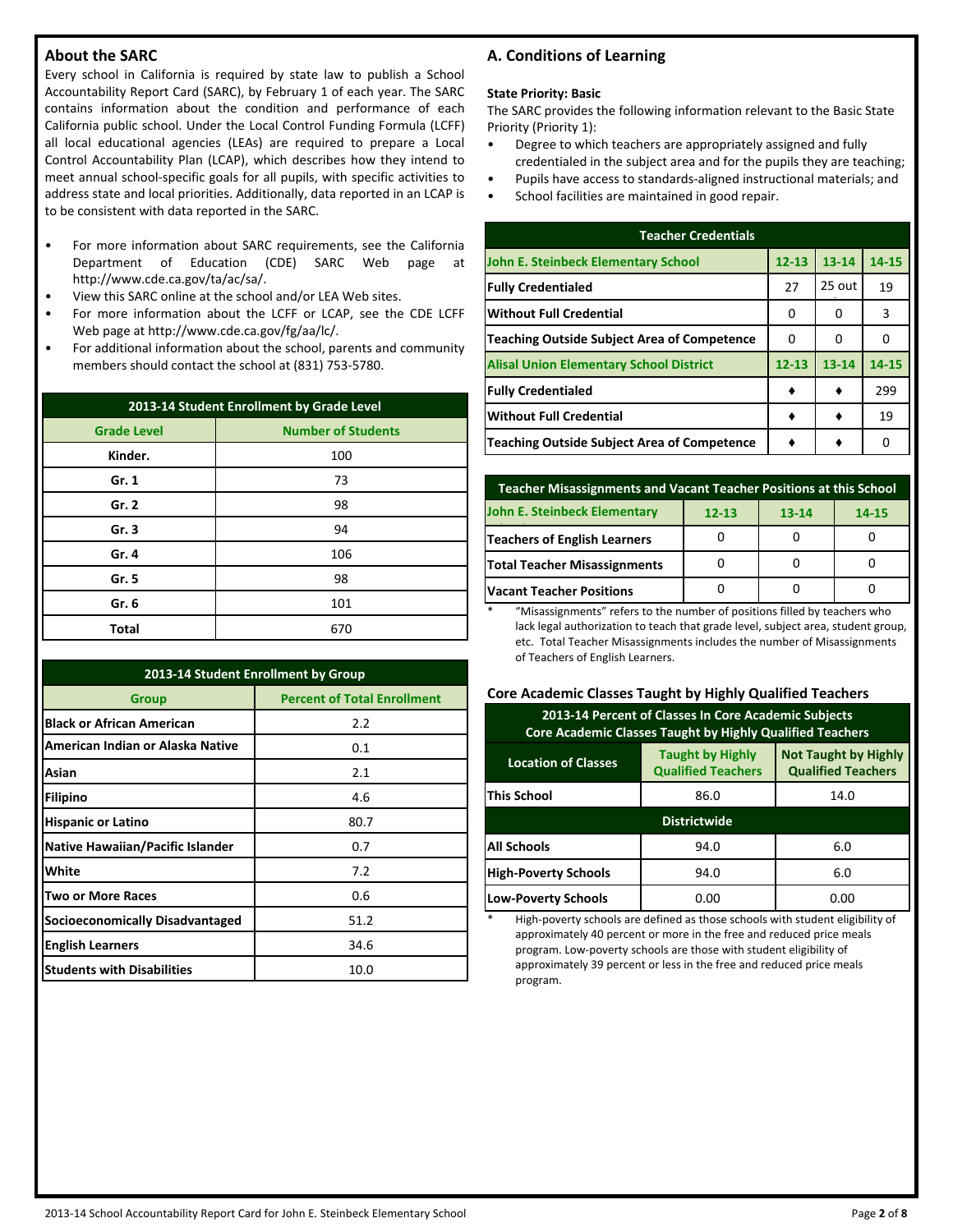#### **Quality, Currency, Availability of Textbooks and Instructional Materials (School Year 2014-15)**

In order to support classroom professionals in teaching the Language Arts and Math Common Core State Standards, Engage NY curriculum, in both content areas is being recommended to fill gaps in the Treasures curriculum and those that have also been found in the Everyday Math curriculum.

Both Engage NY Language Arts and Math were piloted and feedback from teachers attested to the ability of these common core resources to meet the requirements of the new state standards and fill gaps in our current adoption materials.

In Language Arts:

K-1-2 will continue to use Treasures to teach Foundational Skills and use the Engage NY Listening and Learning Domains to address the remaining standards.

3-6 will use Engage NY solely to teach all Language Arts standards.

Because Engage NY is not yet available in Spanish, Bilingual Transference classrooms will continue to use Tesoros and adapt it as needed to meet the common core state standards.

In Math:

At K-6, teachers will use both the adopted Everyday Math curriculum and Engage NY Math, selecting one as their primary resource and the other as a secondary resource.

Bilingual Transference classrooms will be able to use the Engage NY Math because student materials have just recently become available.

| <b>Textbooks and Instructional Materials</b><br>Year and month in which data were collected: 2012 |                                                               |                                                     |  |  |  |  |  |
|---------------------------------------------------------------------------------------------------|---------------------------------------------------------------|-----------------------------------------------------|--|--|--|--|--|
| <b>Core Curriculum Area</b>                                                                       | <b>Textbooks and Instructional Materials/Year of Adoption</b> |                                                     |  |  |  |  |  |
| <b>Reading/Language Arts</b>                                                                      |                                                               | McMillan / McGraw-Hill, Treasures-Adopted 2010      |  |  |  |  |  |
| The textbooks listed are from most recent adoption:                                               | <b>Yes</b>                                                    |                                                     |  |  |  |  |  |
| Percent of students lacking their own assigned textbook:                                          | 0                                                             |                                                     |  |  |  |  |  |
| <b>Mathematics</b>                                                                                |                                                               | McMillan / McGraw-Hill, Every Day Math-Adopted 2012 |  |  |  |  |  |
| The textbooks listed are from most recent adoption:                                               | <b>Yes</b>                                                    |                                                     |  |  |  |  |  |
| Percent of students lacking their own assigned textbook:                                          | 0                                                             |                                                     |  |  |  |  |  |
| <b>Science</b>                                                                                    |                                                               | Delta Foss- (Kinder-5th grades) - Adopted 2007      |  |  |  |  |  |
| The textbooks listed are from most recent adoption:                                               | <b>Yes</b>                                                    | McGraw-Hill- (6th grade) - Adopted 2006             |  |  |  |  |  |
| Percent of students lacking their own assigned textbook:                                          | 0                                                             |                                                     |  |  |  |  |  |
| <b>History-Social Science</b>                                                                     |                                                               | McGraw-Hill, Vistas-Adopted 2006                    |  |  |  |  |  |
| The textbooks listed are from most recent adoption:                                               | <b>Yes</b>                                                    |                                                     |  |  |  |  |  |
| Percent of students lacking their own assigned textbook:                                          | 0                                                             |                                                     |  |  |  |  |  |

#### **School Facility Conditions and Planned Improvements (Most Recent Year)**

Steinbeck Elementary has 32 classrooms, a multipurpose room, a library, and an administration building. The main campus was built in 1998; a twostory addition was constructed in 2002. There are eight classrooms, an elevator, two student restrooms, and two staff rest rooms located in the twostory building. Steinbeck hosts a spacious garden and greenhouse.

We have one daytime custodian and two evening custodians who keep our facilities clean and secure. The grounds at John E. Steinbeck Elementary are well maintained by our custodial and district maintenance staff.

| <b>School Facility Good Repair Status (Most Recent Year)</b><br>Year and month in which data were collected: September, 2014 |      |                      |      |                                |  |  |
|------------------------------------------------------------------------------------------------------------------------------|------|----------------------|------|--------------------------------|--|--|
|                                                                                                                              |      | <b>Repair Status</b> |      | <b>Repair Needed and</b>       |  |  |
| <b>System Inspected</b>                                                                                                      | Good | Fair                 | Poor | <b>Action Taken or Planned</b> |  |  |
| <b>Systems:</b><br>Gas Leaks, Mechanical/HVAC, Sewer                                                                         | [X]  |                      | []   |                                |  |  |
| Interior:<br><b>Interior Surfaces</b>                                                                                        | [X]  |                      | [ ]  |                                |  |  |
| <b>Cleanliness:</b><br>Overall Cleanliness, Pest/ Vermin Infestation                                                         | [X]  |                      | [ ]  |                                |  |  |
| <b>Electrical:</b><br>Electrical                                                                                             | [X]  |                      | [ ]  |                                |  |  |
| <b>Restrooms/Fountains:</b><br>Restrooms, Sinks/ Fountains                                                                   | [X]  | - 1                  | [ ]  |                                |  |  |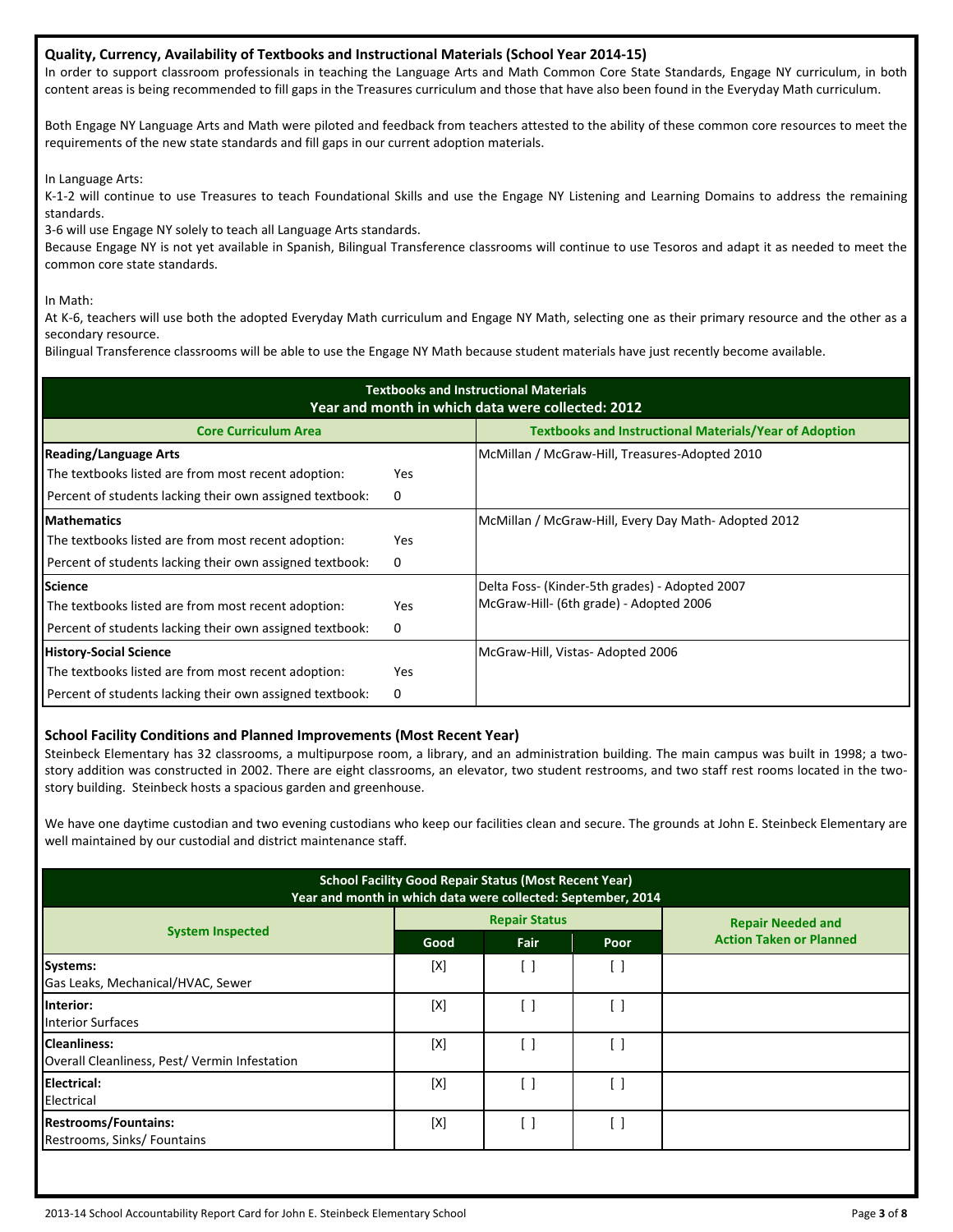| <b>School Facility Good Repair Status (Most Recent Year)</b><br>Year and month in which data were collected: September, 2014 |                  |      |                      |      |                                |
|------------------------------------------------------------------------------------------------------------------------------|------------------|------|----------------------|------|--------------------------------|
|                                                                                                                              |                  |      | <b>Repair Status</b> |      | <b>Repair Needed and</b>       |
| <b>System Inspected</b>                                                                                                      | Good             |      | Fair                 | Poor | <b>Action Taken or Planned</b> |
| Safety:<br>Fire Safety, Hazardous Materials                                                                                  | [X]              |      |                      | . 1  |                                |
| Structural:<br>Structural Damage, Roofs                                                                                      | [X]              |      |                      | . 1  |                                |
| External:<br>Playground/School Grounds, Windows/Doors/Gates/Fences                                                           | [X]              |      |                      | ำ 1  |                                |
| <b>Overall Rating</b>                                                                                                        | <b>Exemplary</b> | Good | <b>Fair</b>          | Poor |                                |
|                                                                                                                              | [X]              |      |                      |      |                                |

# **B. Pupil Outcomes**

#### **State Priority: Pupil Achievement**

The SARC provides the following information relevant to the Pupil Achievement State Priority (Priority 4):

- Statewide assessments (i.e., California Assessment of Student Performance and Progress and its successor the Standardized Testing and Reporting Program);
- The Academic Performance Index; and
- The percentage of pupils who have successfully completed courses that satisfy the requirements for entrance to the University of California and the California State University, or career technical education sequences or programs of study.

| <b>CAASPP Results for All Students - Three-Year Comparison</b>                                             |                                                  |           |           |           |           |           |           |           |           |
|------------------------------------------------------------------------------------------------------------|--------------------------------------------------|-----------|-----------|-----------|-----------|-----------|-----------|-----------|-----------|
| <b>Percent of Students Scoring at Proficient or Advanced</b><br>(meeting or exceeding the state standards) |                                                  |           |           |           |           |           |           |           |           |
| <b>Subject</b>                                                                                             | <b>School</b><br><b>District</b><br><b>State</b> |           |           |           |           |           |           |           |           |
|                                                                                                            | $11 - 12$                                        | $12 - 13$ | $13 - 14$ | $11 - 12$ | $12 - 13$ | $13 - 14$ | $11 - 12$ | $12 - 13$ | $13 - 14$ |
| Science                                                                                                    | 57                                               | 36        | 42        | 35        | 34        | 33        | 60        | 59        | 60        |

Science (grades 5, 8, and 10) assessments include California Standards Tests (CSTs), California Modified Assessment (CMA), and California Alternate Performance Assessment (CAPA). Scores are not shown when the number of students tested is ten or less, either because the number of students in this category is too small for statistical accuracy or to protect student privacy.

| <b>STAR Results for All Students - Three-Year Comparison</b> |                                                                                                            |           |           |           |           |           |           |           |           |
|--------------------------------------------------------------|------------------------------------------------------------------------------------------------------------|-----------|-----------|-----------|-----------|-----------|-----------|-----------|-----------|
|                                                              | <b>Percent of Students Scoring at Proficient or Advanced</b><br>(meeting or exceeding the state standards) |           |           |           |           |           |           |           |           |
| <b>Subject</b>                                               | <b>School</b><br><b>District</b><br><b>State</b>                                                           |           |           |           |           |           |           |           |           |
|                                                              | $10 - 11$                                                                                                  | $11 - 12$ | $12 - 13$ | $10 - 11$ | $11 - 12$ | $12 - 13$ | $10 - 11$ | $11 - 12$ | $12 - 13$ |
| <b>IELA</b>                                                  | 49                                                                                                         | 58        | 52        | 34        | 39        | 40        | 54        | 56        | 55        |
| Math                                                         | 55                                                                                                         | 64        | 64        | 49        | 53        | 58        | 49        | 50        | 50        |
| <b>HSS</b>                                                   |                                                                                                            |           |           | 25        | 25        | 30        | 48        | 49        | 49        |

STAR Program was last administered in 2012-13. Percentages are not calculated when the number of students tested is ten or less, either because the number of students in this category is too small for statistical accuracy or to protect student privacy.

| Academic Performance Index Ranks - Three-Year Comparison |  |  |  |  |  |  |
|----------------------------------------------------------|--|--|--|--|--|--|
| <b>API Rank</b><br>2012-13<br>2010-11<br>2011-12         |  |  |  |  |  |  |
| <b>Statewide</b>                                         |  |  |  |  |  |  |
| <b>Similar Schools</b>                                   |  |  |  |  |  |  |
|                                                          |  |  |  |  |  |  |

For 2014 and subsequent years, the statewide and similar schools ranks will no longer be produced.

| <b>Grade</b>                                                                                                                                                         | 2013-14 Percent of Students Meeting Fitness Standards |          |        |  |  |  |
|----------------------------------------------------------------------------------------------------------------------------------------------------------------------|-------------------------------------------------------|----------|--------|--|--|--|
| Level                                                                                                                                                                | 4 of 6                                                | $5$ of 6 | 6 of 6 |  |  |  |
|                                                                                                                                                                      |                                                       | 14.9     | 22.8   |  |  |  |
| Dercentages are not calculated when the number of students tested is ten or less either because the number of students in this category is too small for statistical |                                                       |          |        |  |  |  |

\* Percentages are not calculated when the number of students tested is ten or less, either because the number of students in this category is too small for statistical accuracy or to protect student privacy.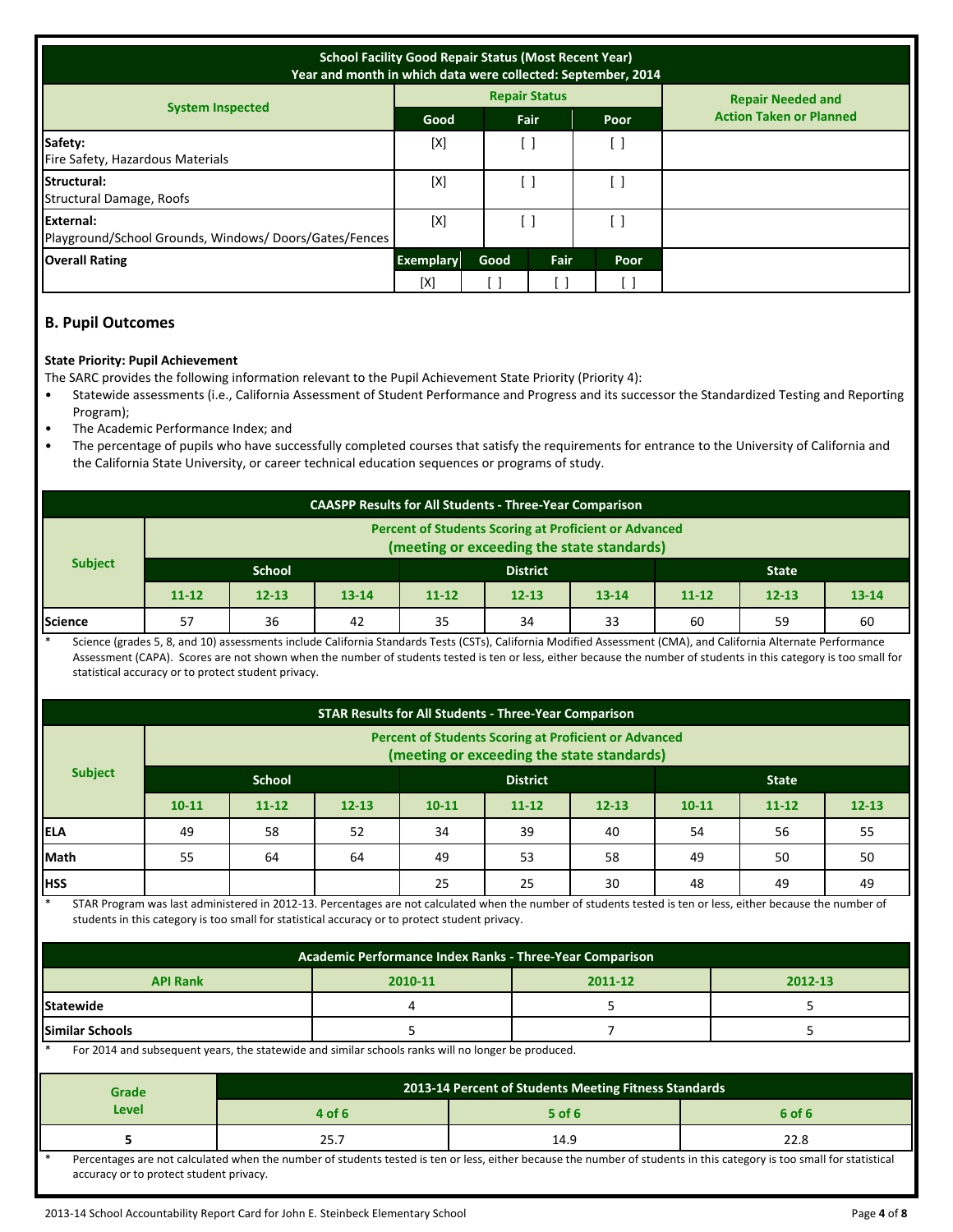| 2013-14 CAASPP Results by Student Group              |                                                                        |  |  |  |
|------------------------------------------------------|------------------------------------------------------------------------|--|--|--|
| <b>Group</b>                                         | <b>Percent of Students Scoring at</b><br><b>Proficient or Advanced</b> |  |  |  |
|                                                      | Science (grades 5, 8, and 10)                                          |  |  |  |
| All Students in the LEA                              | 33                                                                     |  |  |  |
| All Student at the School                            | 42                                                                     |  |  |  |
| Male                                                 | 38                                                                     |  |  |  |
| Female                                               | 47                                                                     |  |  |  |
| <b>Black or African American</b>                     |                                                                        |  |  |  |
| American Indian or Alaska Native                     |                                                                        |  |  |  |
| Asian                                                |                                                                        |  |  |  |
| <b>Filipino</b>                                      |                                                                        |  |  |  |
| <b>Hispanic or Latino</b>                            | 36                                                                     |  |  |  |
| Native Hawaiian/Pacific Islander                     |                                                                        |  |  |  |
| <b>White</b>                                         | 58                                                                     |  |  |  |
| Two or More Races                                    |                                                                        |  |  |  |
| <b>Socioeconomically Disadvantaged</b>               | 29                                                                     |  |  |  |
| <b>English Learners</b>                              | 15                                                                     |  |  |  |
| <b>Students with Disabilities</b>                    |                                                                        |  |  |  |
| <b>Students Receiving Migrant Education Services</b> |                                                                        |  |  |  |
|                                                      |                                                                        |  |  |  |

\* CAASPP includes science assessments (CSTs, CMA, and CAPA) in grades 5, 8, and 10. Scores are not shown when the number of students tested is ten or less, either because the number of students in this category is too small for statistical accuracy or to protect student privacy.

| API Growth by Student Group - Three-Year Comparison |                          |           |           |  |  |  |
|-----------------------------------------------------|--------------------------|-----------|-----------|--|--|--|
|                                                     | <b>Actual API Change</b> |           |           |  |  |  |
| <b>Group</b>                                        | $10 - 11$                | $11 - 12$ | $12 - 13$ |  |  |  |
| All Students at the School                          | $-16$                    | 29        | $-7$      |  |  |  |
| <b>Black or African American</b>                    |                          |           |           |  |  |  |
| American Indian or Alaska Native                    |                          |           |           |  |  |  |
| Asian                                               |                          |           |           |  |  |  |
| <b>Filipino</b>                                     |                          |           |           |  |  |  |
| <b>Hispanic or Latino</b>                           | $-18$                    | 32        | $-3$      |  |  |  |
| Native Hawaiian/Pacific Islander                    |                          |           |           |  |  |  |
| <b>White</b>                                        |                          |           |           |  |  |  |
| <b>Two or More Races</b>                            |                          |           |           |  |  |  |
| Socioeconomically Disadvantaged                     | $-15$                    | 28        | -8        |  |  |  |
| <b>English Learners</b>                             | $\overline{2}$           | 27        | $-22$     |  |  |  |
| <b>Students with Disabilities</b>                   |                          |           |           |  |  |  |

\* "N/D" means that no data were available to the CDE or LEA to report. "B" means the school did not have a valid API Base and there is no Growth or target information. "C" means the school had significant demographic changes and there is no Growth or target information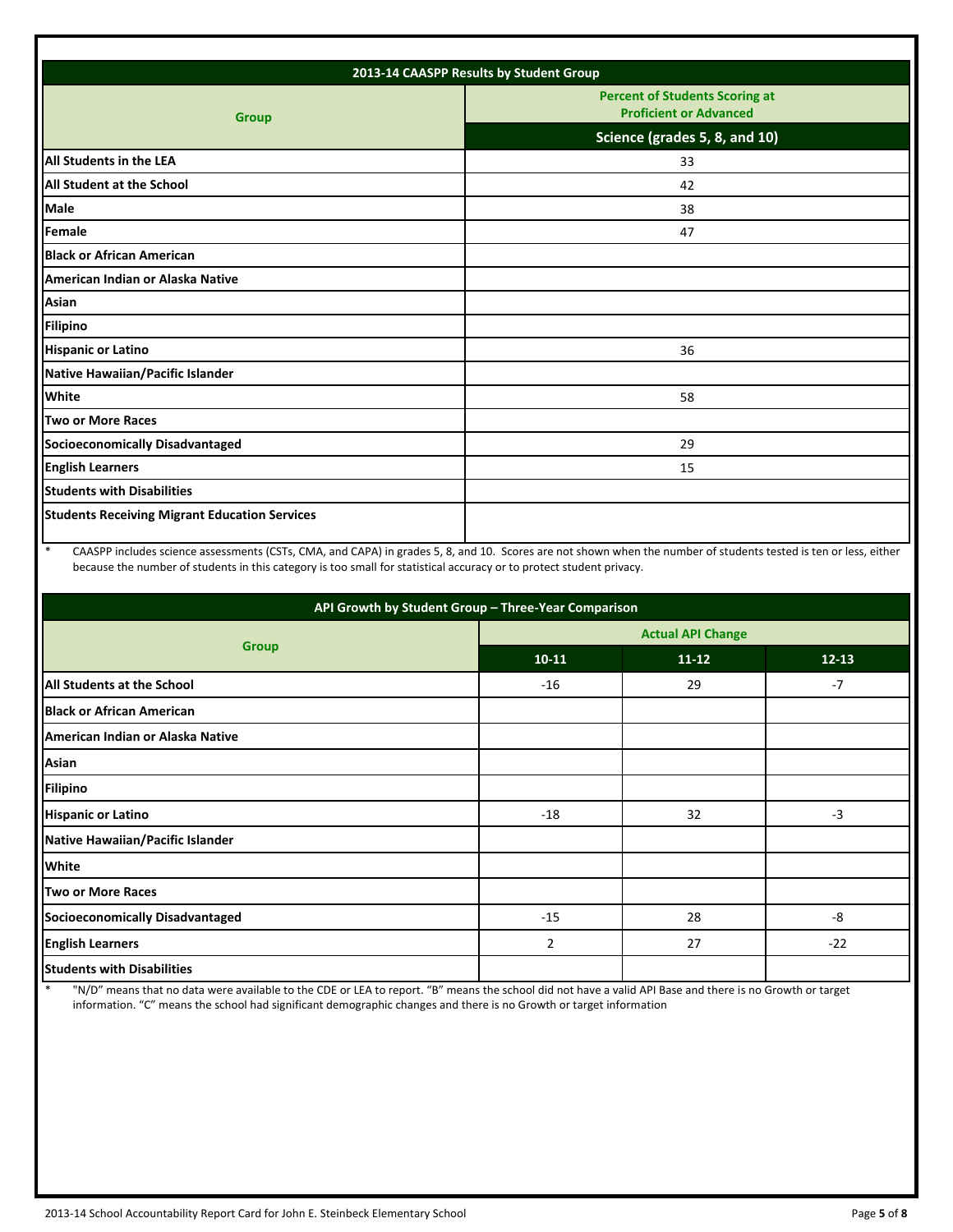# **C. Engagement**

## **State Priority: Parental Involvement**

The SARC provides the following information relevant to the Parental Involvement State Priority (Priority 3):

• Efforts the school district makes to seek parent input in making decisions for the school district and each schoolsite.

# **Opportunities for Parental Involvement**

Parental involvement is fundamental to the success of Steinbeck Elementary students. We encourage parents to participate in all activities and to attend parent meetings, including School Site Council, ELAC, and Parent Teacher Organization meetings (PTO). Parents are also invited to attend our awards assemblies at the end of each trimester to recognize students with outstanding achievements as well as participate as chaperones on the grade-level field trips.

In conjunction with special Parent Education offerings hosted by the school, parents are strongly encouraged to attend Back-to-School Night in the fall and Open House in the spring.

The PTO fund-raises to support a full-time art instructor for art classes in kindergarten through sixth grades. The PTO offers wonderful, varied student activities such as the Fall Festival, Farmer's Market, a Holiday Craft Workshop, fall and spring book fairs, an airplane contest, family math and movie nights, Father-Daughter and Mother-Son Dances, and the Spring Art Show. Each of these events is either a wonderful fund-raiser or community outreach which serve to bring the community together! Students in third through sixth grades participate in volleyball, football, basketball, and soccer teams. Parents participate and support our boys and girls in these endeavors through coaching and ardent participation.

# **State Priority: School Climate**

The SARC provides the following information relevant to the School Climate State Priority (Priority 6):

- Pupil suspension rates;
- Pupil expulsion rates; and
- Other local measures on the sense of safety.

# **School Safety Plan**

The Steinbeck Elementary School Site Council reviews campus safety needs and revises the School Safety Plan annually. The plan includes procedures for responding to emergencies on campus, and students and staff review and practice safety drills monthly during the school year. The school administrators and staff also work with local law enforcement to address safety issues.

A crossing guard supports student safety when students cross the traffic intersection near the school. Supervisors monitor students in the cafeteria, at the bus areas, and on the playground in the morning, during recess, lunch, and after school. Visitors must sign in at the main office and receive a visitor's pass.

| <b>Suspensions and Expulsions</b> |           |           |           |  |  |  |
|-----------------------------------|-----------|-----------|-----------|--|--|--|
| <b>School</b>                     | $11 - 12$ | $12 - 13$ | $13 - 14$ |  |  |  |
| <b>Suspensions Rate</b>           | 0.4       | 2.9       | 2.1       |  |  |  |
| <b>Expulsions Rate</b>            | 0.0       | 0.0       | 0         |  |  |  |
| <b>District</b>                   | $11 - 12$ | $12 - 13$ | 13-14     |  |  |  |
| <b>Suspensions Rate</b>           | 0.7       | 2.1       | 1.9       |  |  |  |
| <b>Expulsions Rate</b>            | 0.0       | 0.0       | 0         |  |  |  |
| <b>State</b>                      | $11 - 12$ | $12 - 13$ | 13-14     |  |  |  |
| <b>Suspensions Rate</b>           | 5.7       | 5.1       | 4.4       |  |  |  |
| <b>Expulsions Rate</b>            | 0.1       | 0.1       | 0.1       |  |  |  |

The rate of suspensions and expulsions is calculated by dividing the total number of incidents by the total enrollment x 100.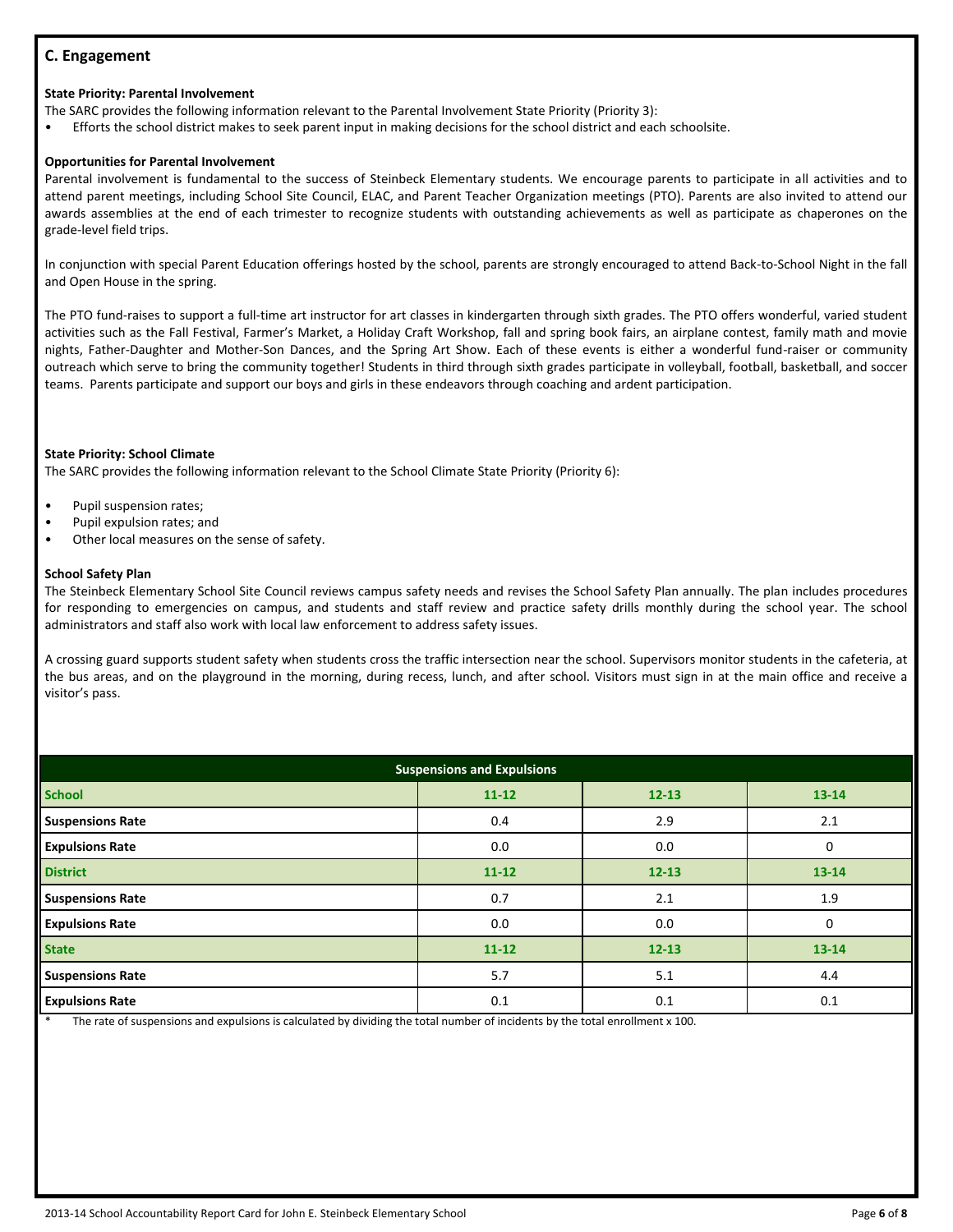# **D. Other SARC Information**

The information in this section is required to be in the SARC but is not included in the state priorities for LCFF.

| 2013-14 Adequate Yearly Progress Overall and by Criteria |               |                 |  |  |  |
|----------------------------------------------------------|---------------|-----------------|--|--|--|
| <b>AYP Criteria</b>                                      | <b>School</b> | <b>District</b> |  |  |  |
| <b>Made AYP Overall</b>                                  | No            | No              |  |  |  |
| <b>Met Participation Rate: English-Language Arts</b>     | Yes           | Yes             |  |  |  |
| <b>Met Participation Rate: Mathematics</b>               | Yes           | Yes             |  |  |  |
| Met Percent Proficient: English-Language Arts            | No            | No              |  |  |  |
| <b>Met Percent Proficient: Mathematics</b>               | No            | No              |  |  |  |
| <b>Met API Criteria</b>                                  | Yes           | Yes             |  |  |  |

| 2014-15 Federal Intervention Program                |                 |      |  |  |
|-----------------------------------------------------|-----------------|------|--|--|
| <b>Indicator</b>                                    | <b>District</b> |      |  |  |
| <b>Program Improvement Status</b>                   | Yes             | Yes  |  |  |
| <b>First Year of Program Improvement</b>            | 2011            | 2005 |  |  |
| Year in Program Improvement                         | 3               | 3    |  |  |
| Number of Schools Currently in Program Improvement  | 10              |      |  |  |
| Percent of Schools Currently in Program Improvement | 83.3            |      |  |  |

DW (determination waiver) indicates that the PI status of the school was carried over from the prior year in accordance with the flexibility granted through the federal waiver process.

| <b>Academic Counselors and Other Support Staff at this School</b> |    |  |  |  |
|-------------------------------------------------------------------|----|--|--|--|
| <b>Number of Full-Time Equivalent (FTE)</b>                       |    |  |  |  |
| <b>Academic Counselor</b><br>0                                    |    |  |  |  |
| <b>Counselor (Social/Behavioral or Career Development)</b>        | 1  |  |  |  |
| Library Media Teacher (Librarian)                                 | 1  |  |  |  |
| Library Media Services Staff (Paraprofessional)                   | .5 |  |  |  |
| Psychologist                                                      | .5 |  |  |  |
| <b>Social Worker</b>                                              | 0  |  |  |  |
| <b>Nurse</b>                                                      | n  |  |  |  |
| Speech/Language/Hearing Specialist                                | .5 |  |  |  |
| <b>Resource Specialist</b>                                        | 1  |  |  |  |
| <b>Instructional Coach</b>                                        |    |  |  |  |
| <b>Average Number of Students per Staff Member</b>                |    |  |  |  |
| <b>Academic Counselor</b>                                         |    |  |  |  |

One Full Time Equivalent (FTE) equals one staff member working full time; one FTE could also represent two staff members who each work 50 percent

of full time.

| <b>Average Class Size and Class Size Distribution</b> |  |  |
|-------------------------------------------------------|--|--|
|                                                       |  |  |

|         | <b>Average Class Size</b> |    |    |          | <b>Number of Classrooms*</b> |       |    |    |              |                |    |                |
|---------|---------------------------|----|----|----------|------------------------------|-------|----|----|--------------|----------------|----|----------------|
|         |                           |    |    | $1 - 20$ |                              | 21-32 |    |    | $33+$        |                |    |                |
| Grade   | 12                        | 13 | 14 | 12       | 13                           | 14    | 12 | 13 | 14           | 12             | 13 | 14             |
| Kinder. | 26.3                      | 24 | 25 | 0        | 0                            | 0     | 3  | 3  | 4            | 0              | 0  | 0              |
| Gr. 1   | 29                        | 23 | 19 | 0        | 0                            | 0     | 3  | 3  | 3            | 0              | 0  | $\Omega$       |
| lGr. 2  | 23.8                      | 24 | 25 | 1        | 0                            | 0     | 3  | 3  | 3            | 0              | 0  | $\mathbf 0$    |
| Gr. 3   | 28.3                      | 19 | 19 | 0        | $\Omega$                     | 0     | 3  | 3  | 3            | 0              | 0  | 0              |
| Gr. 4   | 28                        | 25 | 27 | 0        | 0                            | 0     | 0  | 3  | $\mathbf{1}$ | 3              | 0  | $\overline{2}$ |
| Gr. 5   | 26                        | 27 | 25 | 0        | 0                            | 0     | 3  | 2  | 0            | 0              | 1  | 3              |
| Gr. 6   | 31.7                      | 31 | 34 | 0        | 0                            | 0     | 1  | 3  | 1            | $\overline{2}$ | 0  | $\overline{2}$ |

Number of classes indicates how many classrooms fall into each size category (a range of total students per classroom). At the secondary school level, this information is reported by subject area rather than grade level.

| FY 2012-13 Teacher and Administrative Salaries |                                  |                                                                  |  |  |  |
|------------------------------------------------|----------------------------------|------------------------------------------------------------------|--|--|--|
| <b>Category</b>                                | <b>District</b><br><b>Amount</b> | <b>State Average for</b><br><b>Districts In Same</b><br>Category |  |  |  |
| <b>Beginning Teacher Salary</b>                | \$37,743                         | \$41,507                                                         |  |  |  |
| <b>Mid-Range Teacher Salary</b>                | \$61,371                         | \$67,890                                                         |  |  |  |
| <b>Highest Teacher Salary</b>                  | \$84,569                         | \$86,174                                                         |  |  |  |
| <b>Average Principal Salary (ES)</b>           | \$96,789                         | \$109,131                                                        |  |  |  |
| <b>Average Principal Salary (MS)</b>           | \$0                              | \$111,937                                                        |  |  |  |
| <b>Average Principal Salary (HS)</b>           | \$0                              | \$109,837                                                        |  |  |  |
| <b>Superintendent Salary</b>                   | \$179,000                        | \$185,462                                                        |  |  |  |
| <b>Percent of District Budget</b>              |                                  |                                                                  |  |  |  |
| <b>Teacher Salaries</b>                        | 36                               | 42                                                               |  |  |  |
| <b>Administrative Salaries</b>                 | 5                                | 6                                                                |  |  |  |

For detailed information on salaries, see the CDE Certificated Salaries & Benefits webpage at www.cde.ca.gov/ds/fd/cs/.

| FY 2012-13 Expenditures Per Pupil and School Site Teacher Salaries |              |                               |         |          |  |
|--------------------------------------------------------------------|--------------|-------------------------------|---------|----------|--|
|                                                                    |              |                               |         |          |  |
| <b>Level</b>                                                       | <b>Total</b> | <b>Average Teacher Salary</b> |         |          |  |
| <b>School Site</b>                                                 | \$4,399      | \$544                         | \$3,855 | \$70,855 |  |
| <b>District</b>                                                    |              |                               | \$5,459 | \$64,853 |  |
| <b>State</b>                                                       |              |                               | \$4,690 | \$70,788 |  |
| <b>Percent Difference: School Site/District</b>                    |              |                               | $-29.4$ | 9.3      |  |
| Percent Difference: School Site/ State                             |              |                               | $-17.8$ | 0.1      |  |